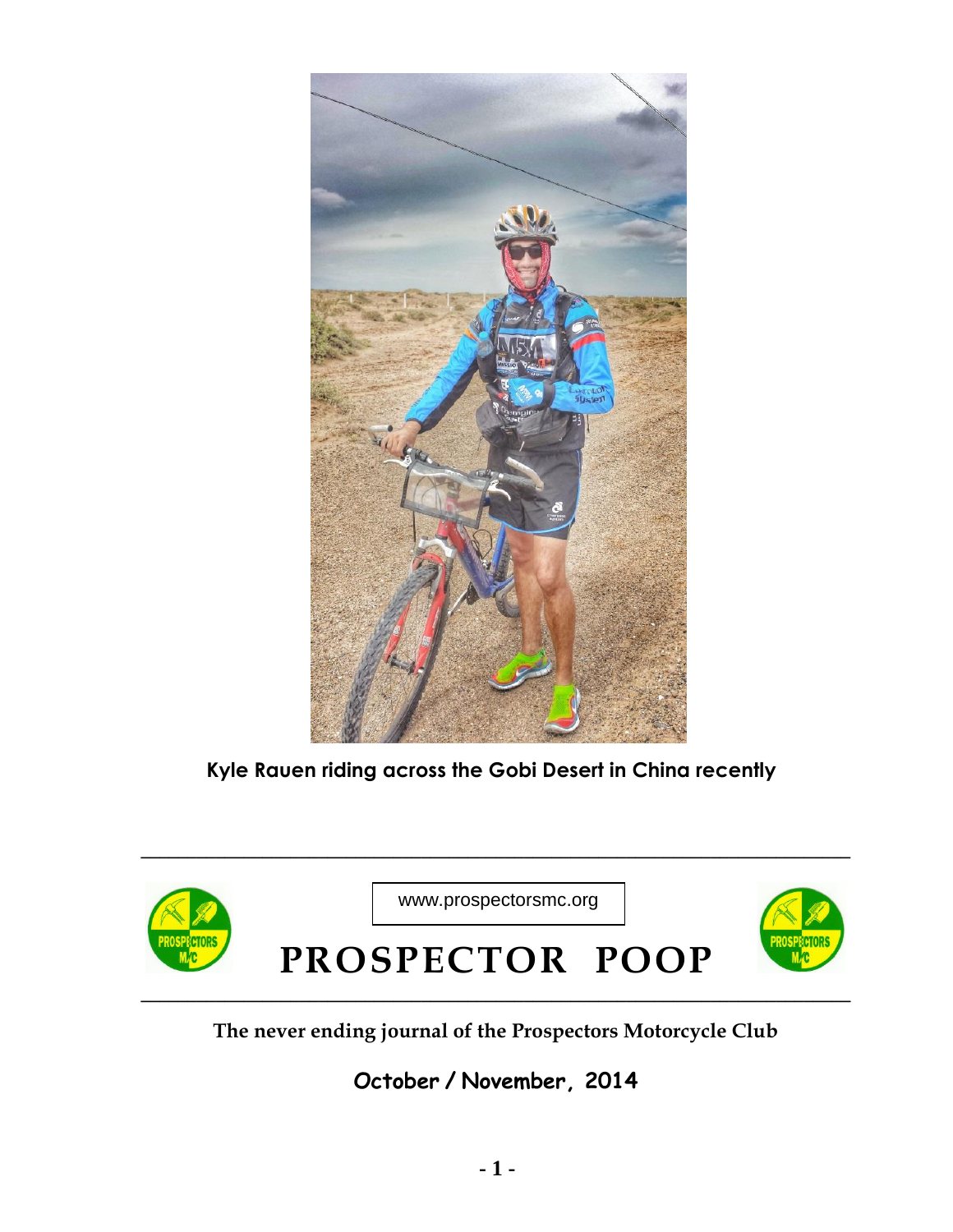## **Prospectors M/C 29 th Annual California Grand Prix**

**GP: Quail Canyon Motocross Track, a few miles from Gorman, November 1st and 2nd! Same location as our motocross event and a great place for a dirt bike race. Some years it rains.** 

**Saturday morning, October 25, help us place hay bales and decide what goes where for the following weekend. We will try to start early at 8:00 am so we can knock this out in one day, and items to bring are trucks and work gloves. Be there and be counted among the real people.** 

**Thursday, October 30, we will do most of the course marking and also layout the parking lot with chalk lines. Friday, October 31, is a very busy day and also Halloween. Motorhomes, trucks, and vans will be rolling in all day long to get the good parking spots, and the sign-up area will be running wide-open from mid-afternoon until well into the night. Sound Test / Tech Inspection will also have its hands full trying to process all the riders.** 

**Be there, be in club colors and / or green, and help us look good. If every Prospector member is there helping to caution flag and work the event, we will almost have enough people. Any less than that is a problem and we are always somewhat short-handed - such is the nature of hosting an amateur non-profit event. We do this for the sport.** 

**Saturday and Sunday, November 1 and 2. The races will start early Saturday morning and we need to be ready - see enclosed event flyer for race times, see pin-up calendar from our September newsletter, see enclosed Help Wanted flyer from President Steve, and see the Hosers add an element of surprise. Its like the radio ads for the Bakersfield Hogs on Quads Figure 8 Races say, "***BE THERE!***"** 

**Still need club colors? Don and Rick's contact info are as follows:** 

- **Don > [ddonestep@msn.com](mailto:ddonestep@msn.com) cell 760-646-1710**
- **Rick > [RLevine@glutino.com](mailto:RLevine@glutino.com) cell 949-690-0547**

**WORK POINTS: District 37 points for both you and our club - see enclosed chart (two pages!) and check for accuracy. If you have changed classes and / or your riding number is not listed, please let us know before the event. Send all updates and corrections to [Gold49@frazmtn.com](mailto:Gold49@frazmtn.com)**

**FOOD VENDOR: President Steve tells us that one of our GP food vendors is going to comp our members and that every Prospector will receive two tickets worth one free meal each.** 

**MOTELS: The Econo Lodge in Gorman, the Motel 6 in nearby Lebec, and the Holiday Inn Express also in Lebec.**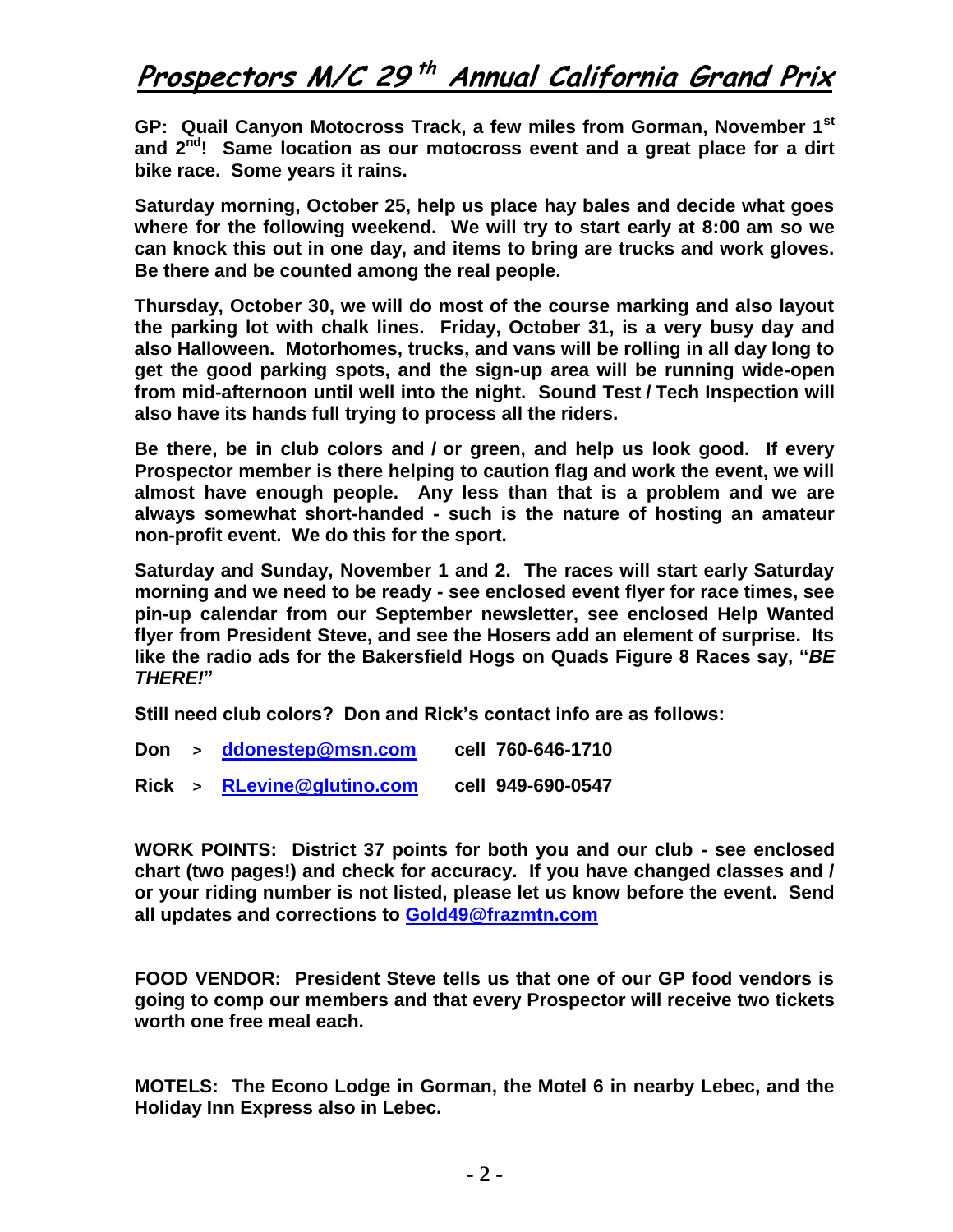**SUNDAY DINNER: Our traditional Sunday night dinner for members and their families is hosted by the club and takes place at Los Pinos Mexican Restaurant. After our GP clean-up is complete, drive north to get there. From I-5 North, exit at Lebec at Frazier Mountain Park Road. This is Exit 205 and one offramp after Gorman. At the bottom of the offramp turn left and drive under the freeway. The first stop sign is Lebec Road, turn right, then immediately turn right again onto Wainright Court. Los Pinos is next to the Chevron and across from the abandoned 76 station. Good food, easy to find, and the best parking (most space) is just past the restaurant on the downhill side.** 

**CLUB BIKE STANDS: We still have some of the totally awesome Prospectors M/C bike stands available! These are a high-dollar affair and can be purchased by members at our GP for the unheard of low price of \$20.** 



**Kyle Rauen is part of the support team of Jason Lester. Lester is an extreme runner who is running 2500 miles of The Great Wall Of China. They started in the Gobi Desert on Ausust 7th and hope to be in Beijing by the end of October. Jason is planning to average running 25 miles each day for 100 days. Kyle will be biking, running, walking, and hiking along side and pre-running certain sections. To track their progress and for more info on the mission go to jasonplester.com. Above is a picture of Kyle (left), Jason (center) and their guide in the Gobi Desert about 2 weeks in. For additional pictures go to the web site and scroll down to the bottom.**